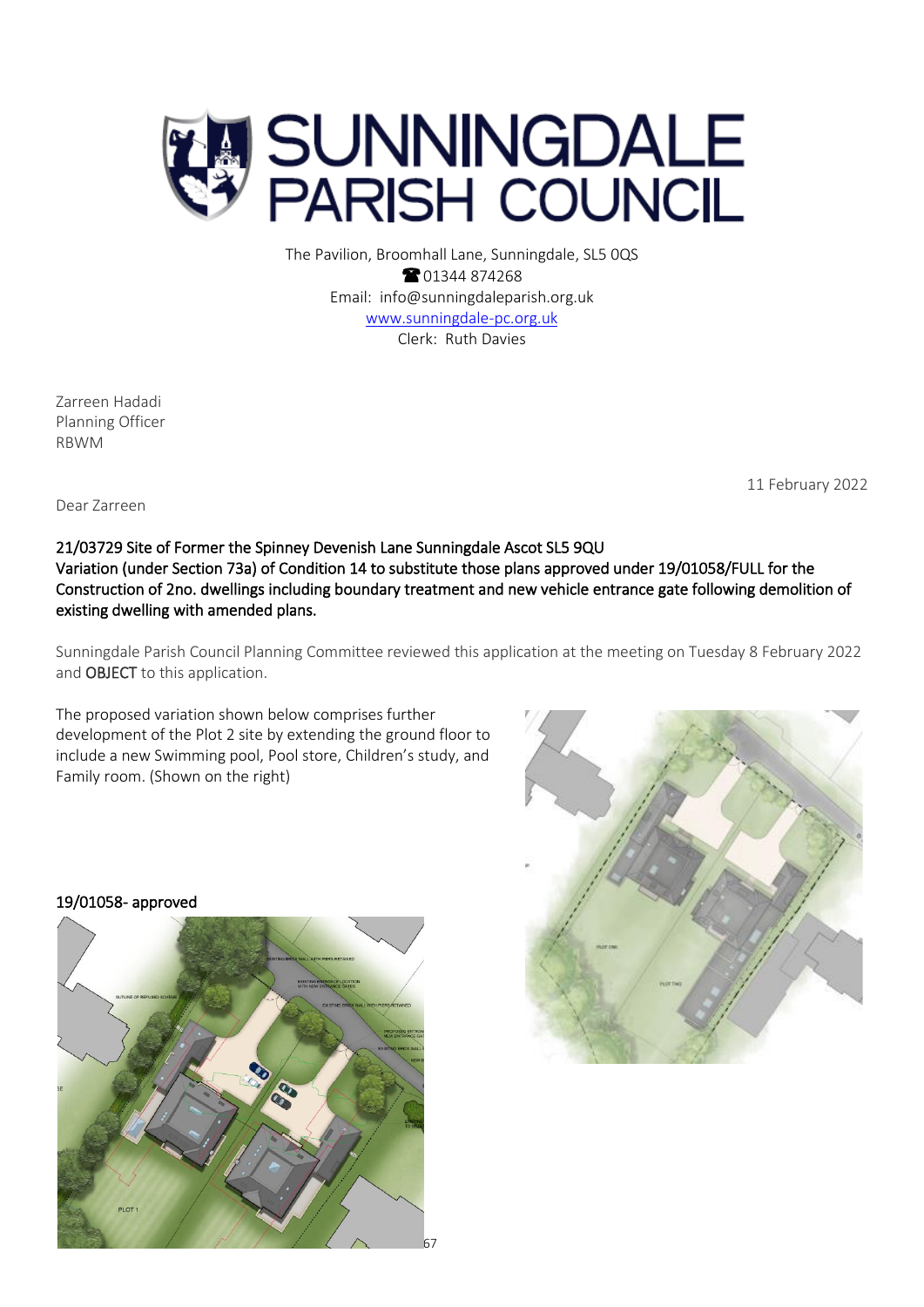

Hence the original approved scheme, 19/01058 has been significantly extended by a subsequent variation 20/02816 and now further development of the site is proposed under 21/03729.

## 20/02816- approved

The earlier application to develop this site, 14/01957 is shown below. As can be seen from the 14/01957 plan below the original proposal is smaller in overall building size that the now proposed 21/03729 variation.